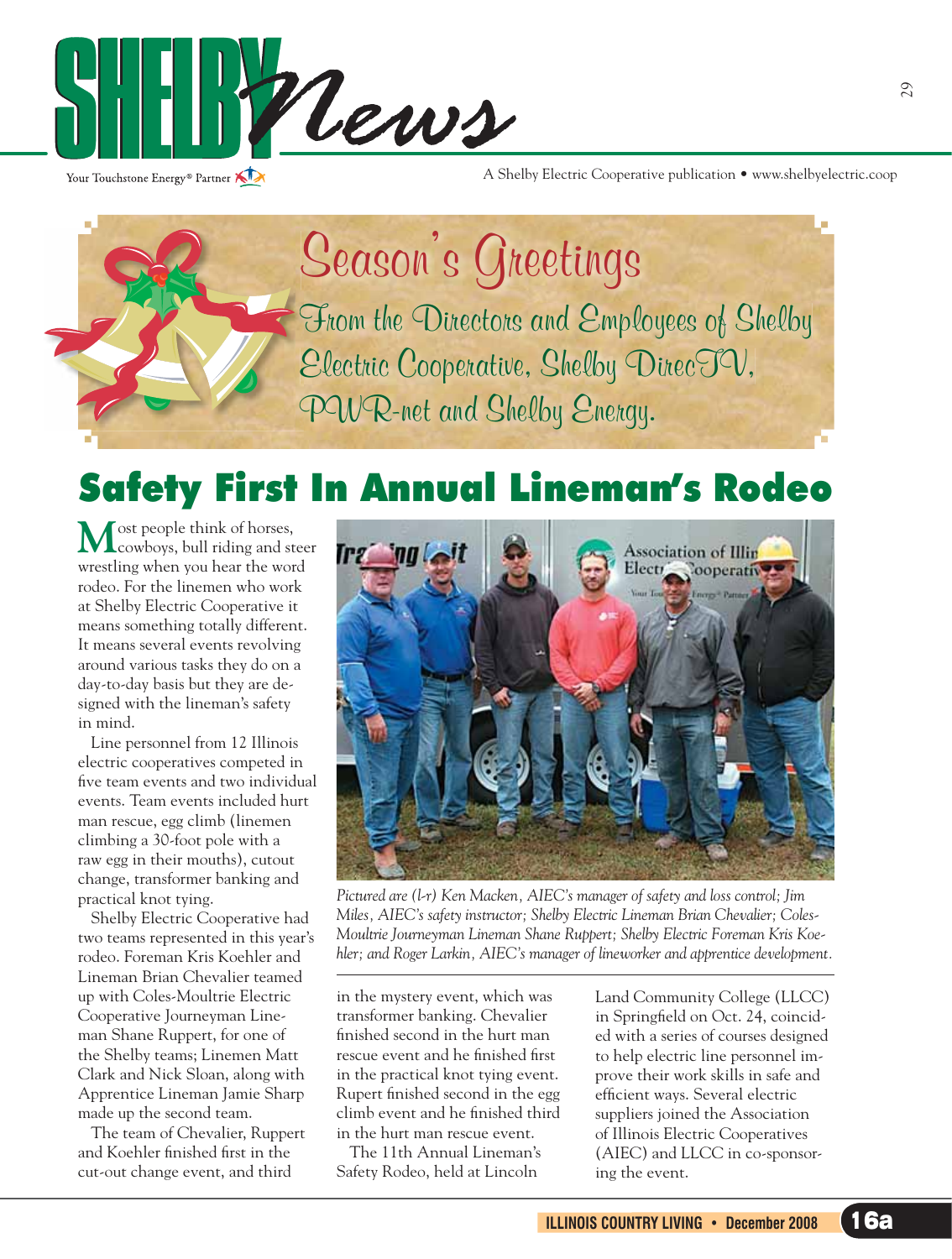

## Spooktacular II a Huge Success



*A cast of ghouls, goblins and other Halloween characters were part of the cooperative's Spooktacular II haunted Maze on Halloween night.*

ver 600 bags of Halloween treats were handed out to children who stopped by Shelby Electric Cooperative's free, safe, trick-or-treat haunted maze held at its headquarters in Shelbyville on Halloween night.

 "We had over 550 children and close to 325 adults who visited our



P.O. BOX 560 Shelbyville, IL 62565 **Phone: 217-774-3986 Fax: 217-774-3330 www.shelbyelectric.coop**

**Office Hours:** 7:30 a.m. - 4:30 p.m.



two "Spooktacular" mazes," said Vicki Blackwell who organized the event. The cooperative had one scary maze and one not-so-scary maze for people to go through. The non-scary path was set up with a Wizard of Oz theme while the scary one had your typical grave yards, witches, bats, a birthday party gone bad and just plain old scary costumes. When asked about a Spooktacular III, cooperative employees all agreed to mark the calendars now and discuss making it two nights instead of one. "Our biggest challenge will be making it bigger, better and scarier than this year's," said Blackwell.

 All cooperative employees had a hand in getting things set up, but here is a listing of the actual cast of characters: Greeters were Donna Stretch and Debbie Carlen. The Wizard of Oz cast included Josh Shallenberger, Marla Eversole, Becky Sloan, Dannette Logue and Jim Miller. The Haunted Maze included Chrissy Grant, Faron Blackwell, Vicki Blackwell, Jeromy Miller, Shane Norris, Kevin Boehm, Laura Culter, Jimmy Cutler, Larry Nohren, Craig Atteberry, Diane Knearem, Toni Blaine and Phoebe Kates. If you were able to make it through, candy was handed out by Christy Biddle and Linda Kessel.

#### OUTAGE REPORT

| <b>DATE</b> | <b>HOURS</b> | <b>SUBSTATION</b> | <b>CAUSE</b> | <b>MEMBERS</b><br><b>AFFECTED</b> |
|-------------|--------------|-------------------|--------------|-----------------------------------|
| 10/2/2008   | 0.45         | Lakewood          | Animal/bird  | 112                               |
| 10/22/2008  | 0.29         | Neoga             | Trees/storm  | 115                               |
| 10/26/2008  | 1.5          | Blue Mound        | Trees        |                                   |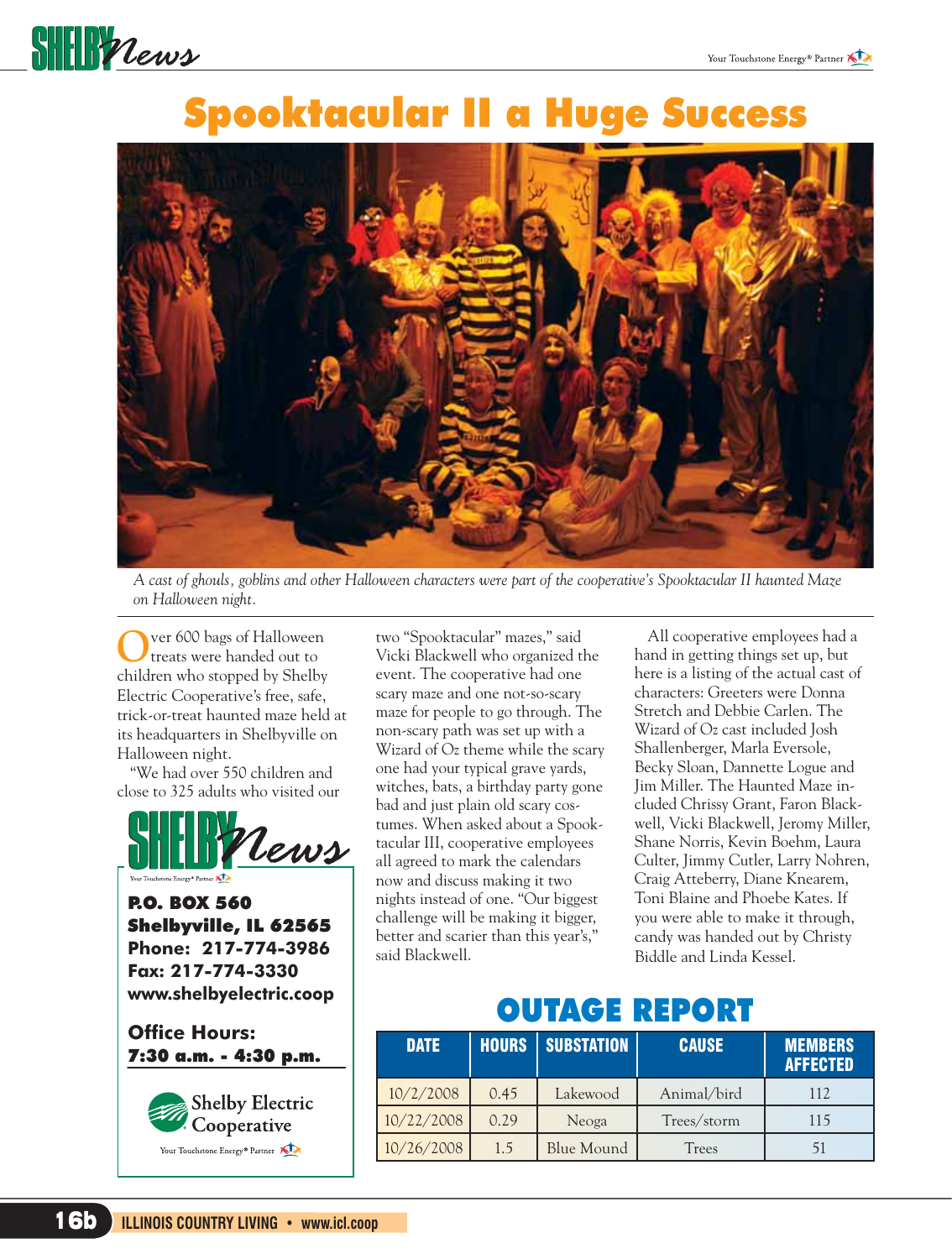

#### Did You Know? Your Old Analog TV can be Recycled

**B**y now you've no doubt seen the commercials warning that without cable, satellite or a converter box, your analog TV set won't work after Feb. 17, 2009. If you decide to buy a new digital TV, Uncle Sam wants you to think about recycling the old one. The Environmental Protection Agency (EPA) has a few leads, including asking retailers if they'll recycle your old set when you buy a new one. Best Buy is among



the stores offering such a service. The EPA also suggests visiting www.mygreenelectronics.org, a service of the Consumer Electronics Association, where you can find recycling opportunities by ZIP code. If you decide you want to keep your analog TV, visit www.shelbyelectric.coop and click on the converter box coupon icon and fill out an application for a \$40 coupon toward the purchase of a converter box.

## Information About Space Heaters

As an electric cooperative, our<br>goal is to provide you with safe, reliable and affordable electricity. In addition, we only want to sell you the electricity that you need. To do that, we want to help you make the most efficient choices possible when using electric energy.

 In an effort to save on energy costs, many of us are willing to turn

our thermostats down a little, wear an extra sweater, or use another blanket. To beat the cold, there may also be an urge to plug in an electric space heater. Using an electric heater can help you save on your energy

costs as long as you understand how to best use it and how it might affect your energy bill.

 A space heater generally uses 1500 watts. Space heaters are designed for temporary use, not long-term usage. If your space heater runs 24/7 for an entire month, your gas bill may be lower but your electric bill should

be expected to be higher. A 1500 watt heater will cost approximately \$0.15 per hour to run continuously. Running that 1500 watt space heater 24 hours a day, 30 days per month, would cost approximately \$108.

 How could a person save money while using a space heater? Here is an example of a way to use a space heater to lower your electric or gas

> bill. Lower the thermostat on your furnace from 72 degrees to 66 degrees and use the space heater to heat a single, occupied room to a comfortable temperature. If you

are in the market for a space heater there are many makes and models from which to choose. Safety must be a top consideration. The U.S. Consumer Product Safety Commission estimates that more than 25,000 residential fires every year are associated with the use of space heaters. In addition, it is estimated that 6,000

persons receive hospital emergency room care for burn injuries associated with contacting hot surfaces of room heaters.

 Consider these guidelines recommended by the U.S. Department of Energy when buying and installing an electric space heater:

- Make sure the heater has the UL (Underwriter's Laboratory) label.
- Choose a heater controlled by a thermostat to avoid the energy waste of overheating a room or area.
- Select a heater of the proper size for the room it will be utilized. Most heaters come with a general sizing table.
- Locate the heater on a level surface away from foot traffic.
- Keep children and pets away from the heater.
- Plug the heater directly into the wall outlet. If an extension cord is absolutely necessary, use a heavyduty cord of 14-gauge wire or larger.

 For a portable unit, be sure it has a tip-over safety switch that will automatically turn the heater off if the unit is tipped over.

 Do not operate more than one electric heater on the same household circuit because wiring can overheat.

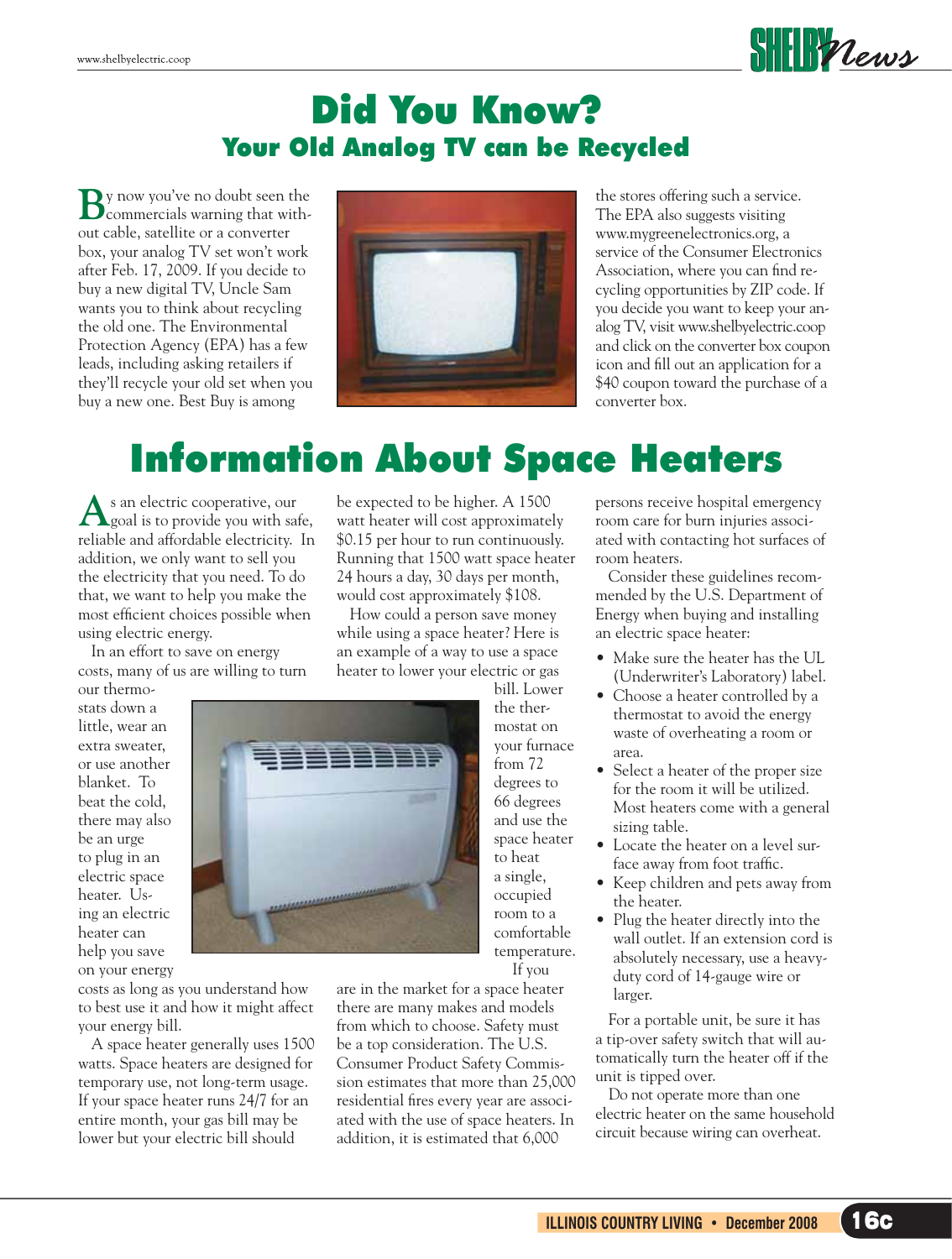

# Paperless Billing

**H**elp your cooperative go green, by going paperless. If you want to do this you simply select an option on the Online Bill Pay to stop having a paper bill sent out each month. This will not only help the environment but it will also decrease the cooperative's postal expenses.

 Listed below are the simple steps it takes to go paperless:

- Begin at our website www.shelbyelectric.coop
- Select the icon for Online Bill Pay.
- **If you are a registered user,** enter your email address and password.
- Your Account List will be displayed.



- On the left side of the screen, click on Stop/Start Print Bill
- For each account listed, indicate your choice by clicking on the small box.
- **If you are not a registered user,** select Online Bill Pay and click on the bulleted option that says:
	- If you are a new user Click Here

 to sign up for online account access

- Complete the New User Registration. You will need your account number to register.
- You may choose Discontinue Mailing My Printed Statements by clicking on the small box. A checkmark should appear in the box after clicking on it.

 By signing up for Online Bill Pay, you will also have instant access to your account info before the paper bill arrives in your mail box.

 If you need any help please contact the office at 774-3986.

### Shelby Energy Holds Customer Appreciation Luncheon

**A**pproximately 300 customers attended Shelby Energy Company's customer appreciation luncheon on Saturday, Nov. 1 and enjoyed a complimentary rope sausage sandwich and bowl of chili. Those who attended learned more about the generator program and the bulk oil products that Shelby Energy is offering to commercial, industrial, farm and home customers. If you have any questions or need one of Shelby Energy's services contact Janet Orr, Steve Shoaff, Jason Nohren, Jim Miller or Larry Danneberger at 774-2311.

 Drawings were held for 50 free gallons of propane and the following customers were chosen from all entrants: John Gano of Windsor, Myrna Beyers of Pana, Lula Robertson of Shelbyville, Dave Koons of Tower Hill, Tim McDonald of Mode and Nadine Carlock of Herrick.



*Bulk Truck Driver Jim Miller and Oil/LP sales and Driver Larry Danneberger*  finish setting out the food for Shelby Energy's Customer Appreciation Lunch held *on Nov. 1.*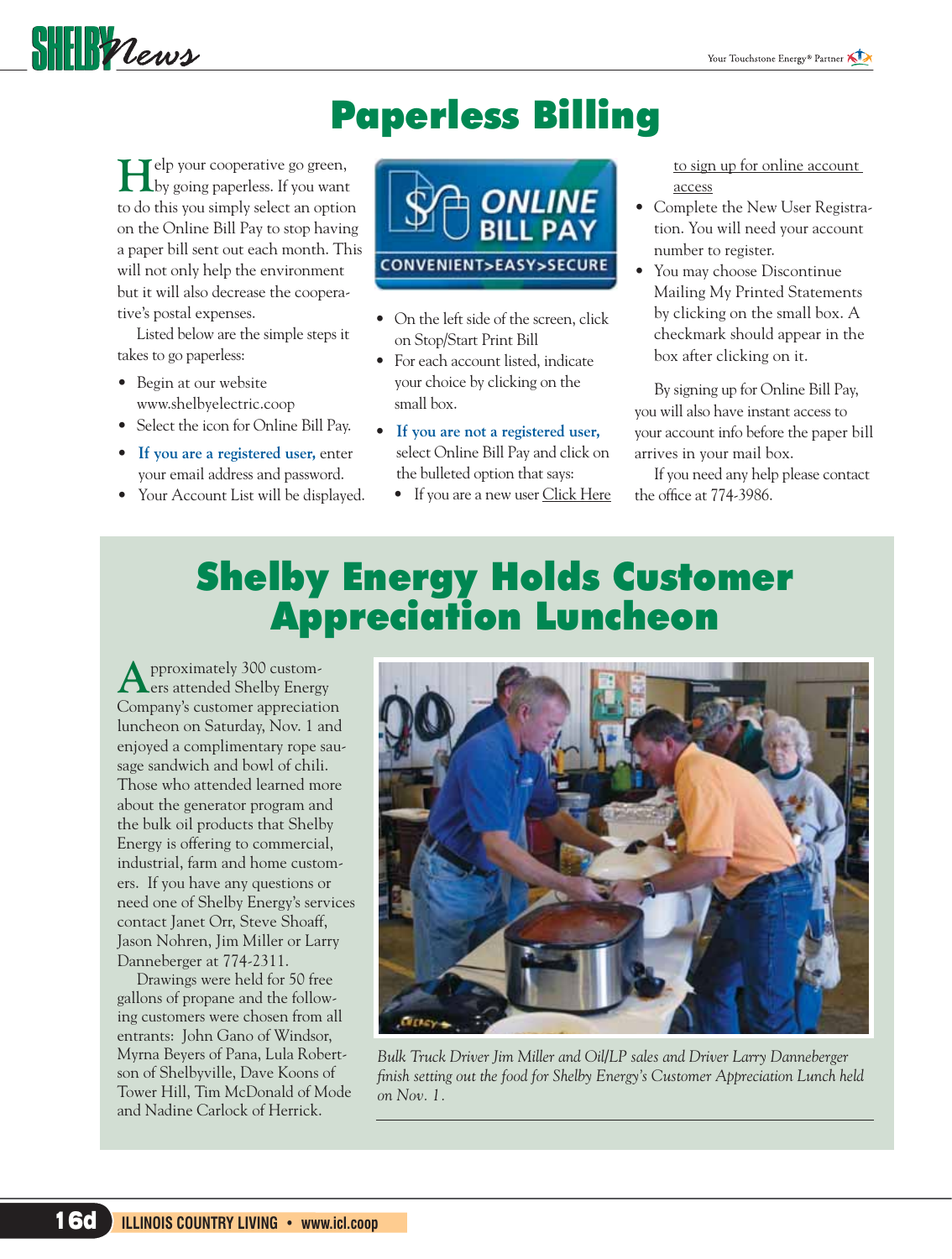

#### Touchstone Energy Balloon Helps Raise \$1,100 for U.S. Wounded Soldiers Fund



*The Touchstone Energy Balloon and a balloon from St. Louis, seen here touching the water on Lake Shelbyville, were part of tethered rides Saturday night. Money raised went to the U.S. Wounded Soldiers Fund. Both balloons did tethered rides for over 6 hours combined.* 

The Touchstone Energy Coopera-<br>tives Hot Air Balloon recently participated in Halloween Balloon Fest at Eagle Creek Resort in Findlay, Ill. Seven hot air balloons had three successful flights during the three-day event but what drew the largest crowds and created the most buzz was the Saturday evening tethered rides and the trick-or-treat balloon glow.

 "Eagle Creek Resort wanted to do balloon tethered rides as part of their family activities but wanted to tie it to a philanthropic cause so they chose to give the proceeds to

the U.S. Wounded Soldiers Fund," said Kevin Bernson cooperative spokesperson and event organizer. Touchstone Energy Balloon Pilot Dave Champion and St. Louis Pilot Scott Wooge entertained large lines of people eagerly waiting their turn for a tethered ride.

 "Tethered rides cost only \$5 per person and was well worth the price to give my family a taste of what it felt like to be in a hot air balloon," said Tim Bohnhoff, who brought his family up from Dieterich, Illinois. "Plus the money raised went to a great cause," Bohnhoff added.

 "The following sponsors helped make for a great event and the weather was perfect," said Eagle Creek's Becky Jones. "I'd like to personally thank RTD Motor Sports of Taylorville & Springfield, Hawkeye Foods, AgriServe, Monicals Pizza of Shelbyville, Touchstone Energy Cooperatives of Illinois, Central Illinois CW23 television located in Decatur, Illinois, Shelby County Democrats and State's Attorney Al Lolie who helped sponsor a balloon and Shelby Electric Cooperative for all their help in organizing this event," noted Jones.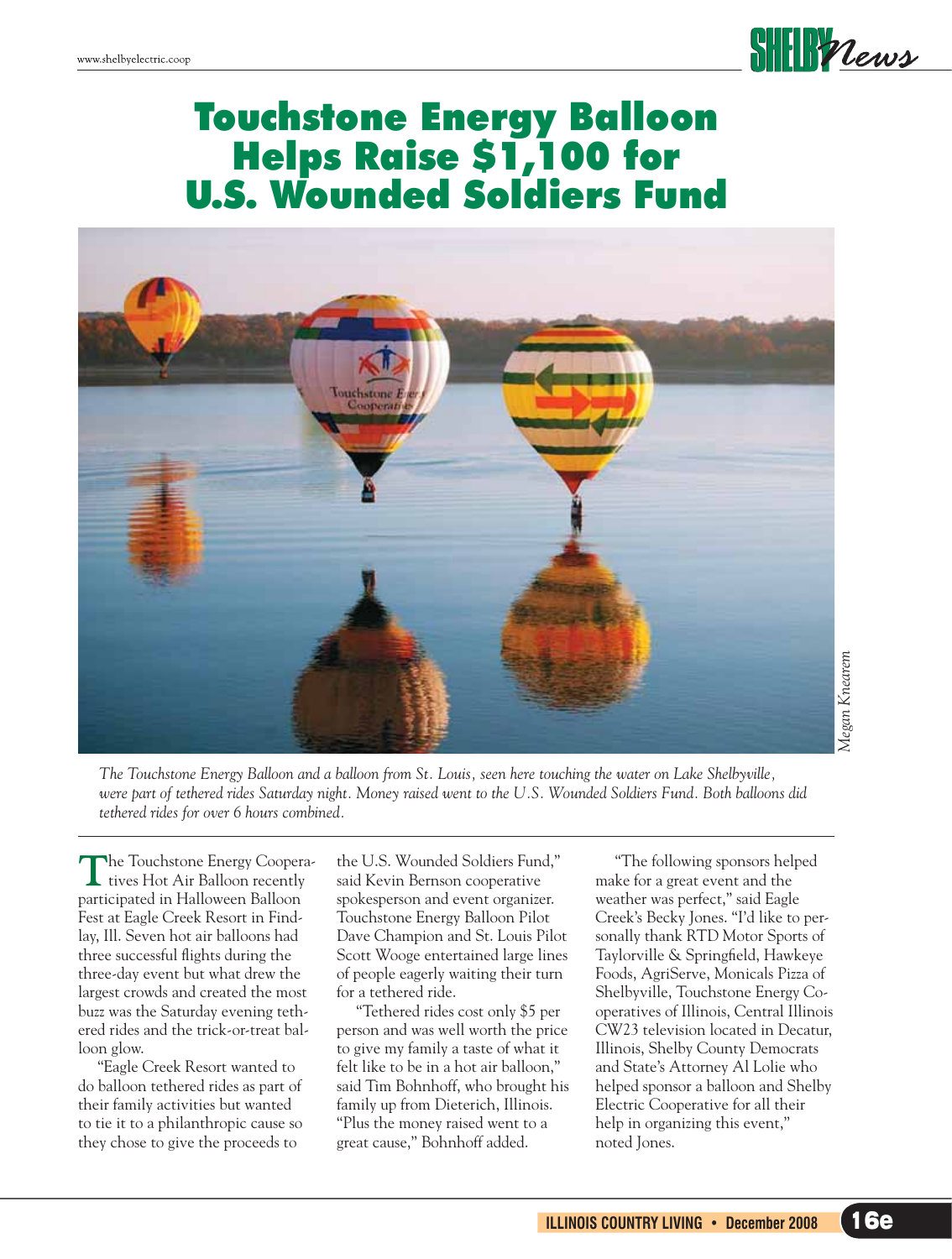

# Shelby Electric Cooperative Members Will See a Rate Adjustment in 2009

**A**s we move toward the end of another year we often look back at our goals accomplished and expectations for the future. For Shelby Electric Cooperative it is easy to see our accomplishments this past year.

 Shelby Electric successfully launched PWR-net, our new wireless broadband product to bring the Internet to those who currently could not utilize high speed Internet. PWR-net is now available through Shelby DirecTV.

 In the second year of our new generator/residential interruptible rate program we have over 200 generators installed, through Shelby Energy, and 130 members on the special rate which allows them the opportunity to save 15 percent off the energy portion of their electric bill.

 Due to substantial increases in our wholesale power costs, your management team and board of directors have determined a need for a rate adjustment.

 On Jan. 1, 2009, Shelby Electric Cooperative will implement our first energy rate adjustment in 16 years.

 Shelby Electric, along with nine other electric cooperatives in Illinois, purchases electricity from Prairie Power, Inc. (PPI). For the last six years, concluding the end of this year, they have had a beneficial wholesale power contract. They have been working for the past three years to secure a long-term, economical power supply. PPI has purchased a stake in a new cleancoal power plant located in Lively Grove, Ill. called the Prairie State Energy Campus. PPI had anticipated the power plant being online in time to coincide with our current rate contract that will expire at the end of 2008. Due to unsuccessful environmental challenges, the plant has been delayed until mid

2011. Because of these delays, PPI was forced to purchase base load power on the open market, which will cause our wholesale power to increase by approximately 2 cents per kWh.

 "As I mentioned in my report at the June 20 annual meeting, prices for virtually everything have increased, and, despite the cooperative's efforts to proactively hold down costs as much as possible, a rate adjustment/ increase will be implemented in 2009, said President/CEO James Coleman. "We have held energy prices in check for 16 years, but the time has come that we have to make a change. The new three-year wholesale power contract from PPI is much higher than our present contract. This is due to the fact that base-load generation from coal and nuclear power is in short supply and the market forces have driven the price up," added Coleman.

 In looking for a short term bridge to cover the gap between the current wholesale power contract and the Prairie Energy Campus going on line, your management team and board conducted a rate study to determine the best course of action in implementing this rate adjustment due to the new wholesale power contract. It was determined that a rate increase of 19 percent is necessary to meet our lending obligation. To reach this percentage the cooperative has come up with a three-pronged approach on how it will implement this rate adjustment.

1) Increase the facility charge from the current \$22 to \$29.

> *SEC maintains 2,226 miles of energized line. If this were stretched out, the lines would extend from Chicago to San Francisco.*

The facility charge is in place to help cover our fixed costs. Stated simply, the costs associated with bringing the power to you through our poles, wire and equipment. Even at \$29 our facility charge is well below where it could be, considering our density relating to members per mile of line.

- 2) The cooperative will increase the energy portion of your bill by 10 percent to 12 percent, which is the first energy increase in 16 years. This is the portion of your bill that reflects your energy consumption in terms of Kilowatt-hours used.
- 3) The cooperative will utilize the line item on your bill called the Wholesale Power Cost Adjustment (WPCA). The WPCA can be adjusted monthly, up or down, to keep the cooperative's budget in order. It is anticipated that once the new generation facility is in place, barring any major cost overruns and/or carbon legislation, the WPCA will allow flexibility to reflect a reduction in the wholesale power cost when the plant becomes operable. The WPCA has never been utilized by your cooperative although it has always been a line item on your bill.

 "We are a cooperative and Shelby Electric is owned by you and is operated as a not-for-profit co-op. There are no investors that we need to make dividends for; therefore there is no reason to raise rates beyond what it costs for us to maintain a reliable energy source and deliver it to you," said board chairman Darrell Shumard of Stewardson.

 "As a board we have looked at every angle to come up with this three- pronged approach and will implement these adjustments on Jan.1,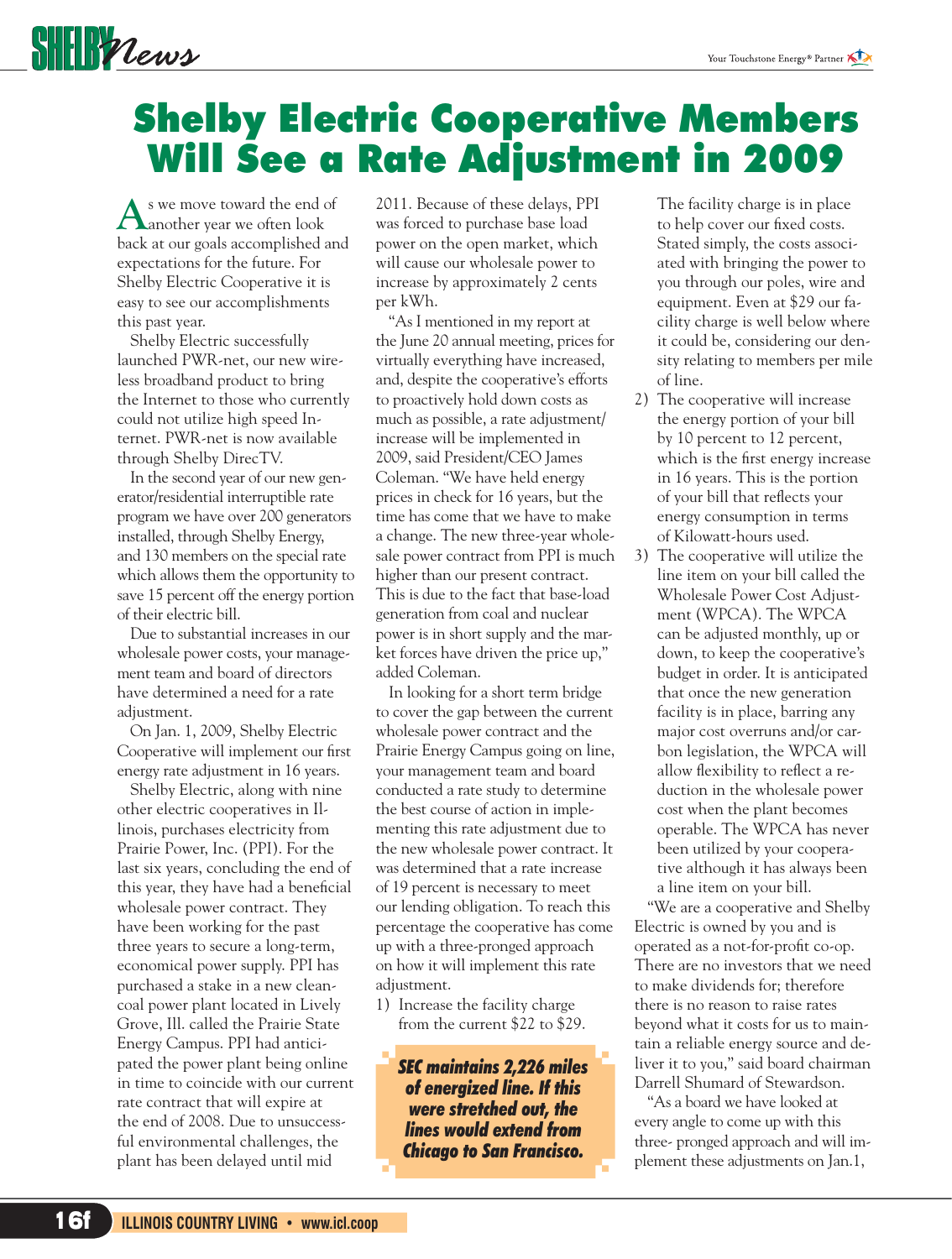2009. As an electric cooperative we are facing the same challenges and economic uncertanties as other utilities nationwide," added Shumard.

 What you can expect to see from your cooperative in the future will be continued education on how you can reduce your energy portion of your bill. Watch for energy efficient tips in upcoming issues of your Illinois Country Living Magazine. Also visit your cooperative's website, www.shelbyelectric. coop, for energy efficient tools you can use to see how you can save money on your energy costs.

 "We encourage members to manage their usage by sealing the envelope of their structures, upgrading to energy efficient appliances, using CFL's and giving consideration to alternate heating/cooling systems," said Chief Operating Officer Josh Shallenberger. "Utilizing devices to use energy only when necessary, such as programmable thermostats and light timers and simply turning off electronic equipment such as televisions and computers when you are done using them are ways you can help reduce your usage," added Shallenberger.

 Your cooperative's power provider, PPI, is also looking to help secure stable future energy prices for its 10 distribution members with its involvement in the Prairie State Energy Campus and by looking to build a 20- unit wind farm in Pittsfield, Ill. This proposed wind farm will help diversify their power supply portfolio.

 Your cooperative continues to be a respected leader not only to other Illinois electric cooperatives but also nationally for continually providing programs and services for not only our members but also the communities they work and live in. It has been this way for the past 70 years and will continue to be well into the future.

 If you have questions concerning this planned rate adjustment please call the cooperative at 1-800-677- 2612 or visit www.shelbyelectric.coop.



Your cooperative offices *will be closed on Dec. 25 and 26 to celebrate Christmas and on Jan. 1, 2009 to celebrate New Year's Day.*

Offices

Closed